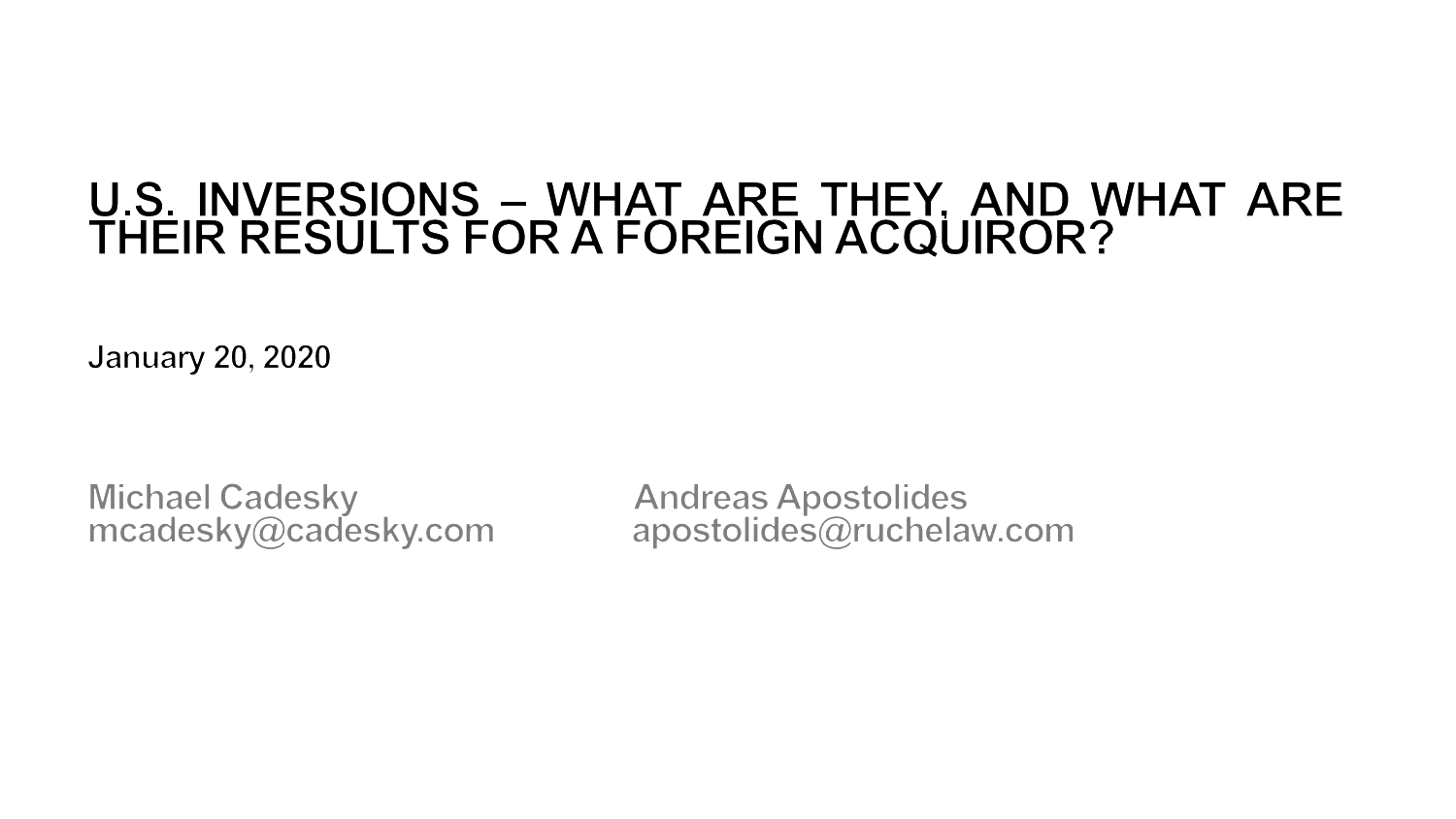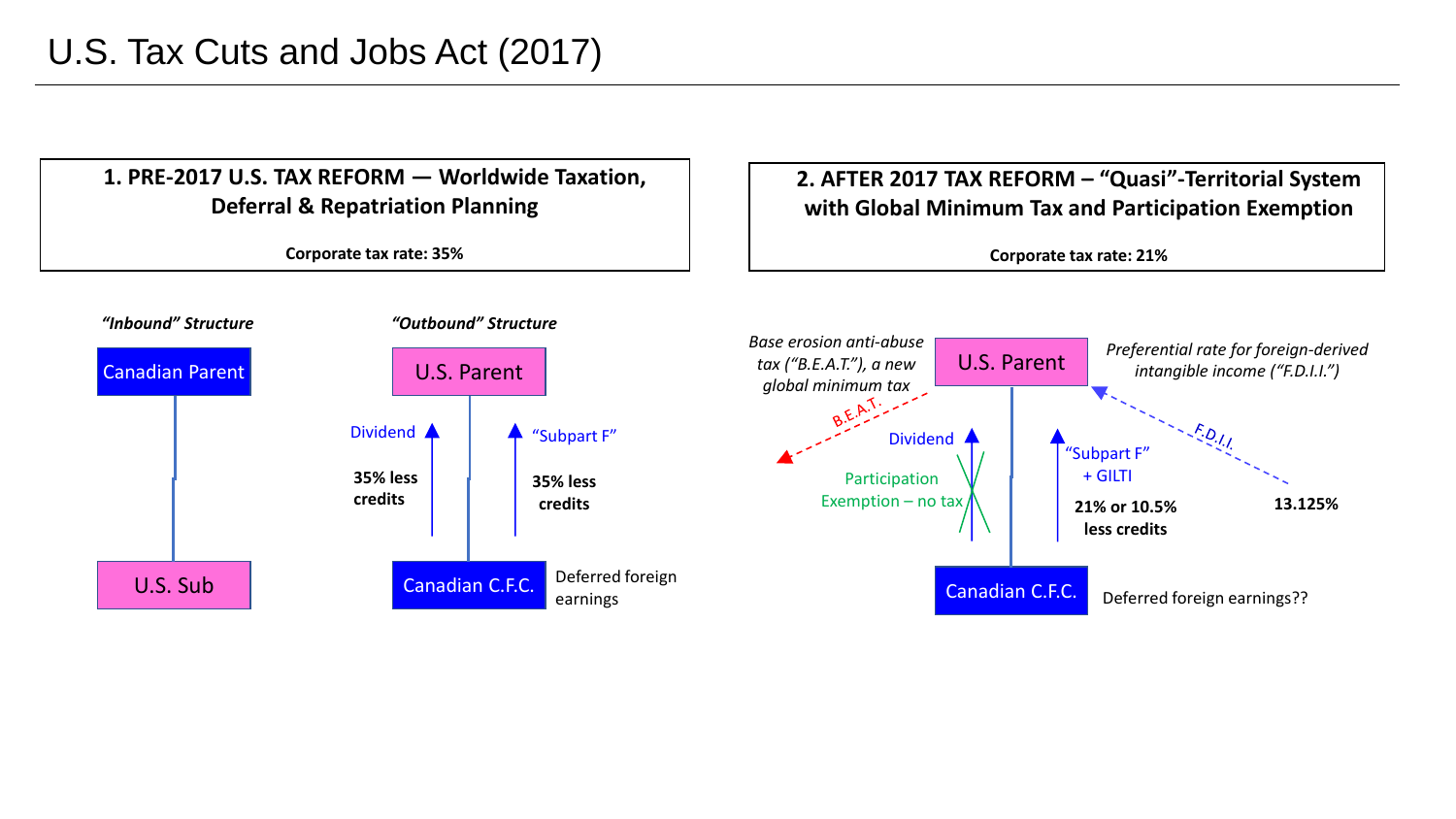



• Often the next step was "out-from-under" planning for C.F.C.'s or issuance of debt or stock to bring cash into the U.S. tax-free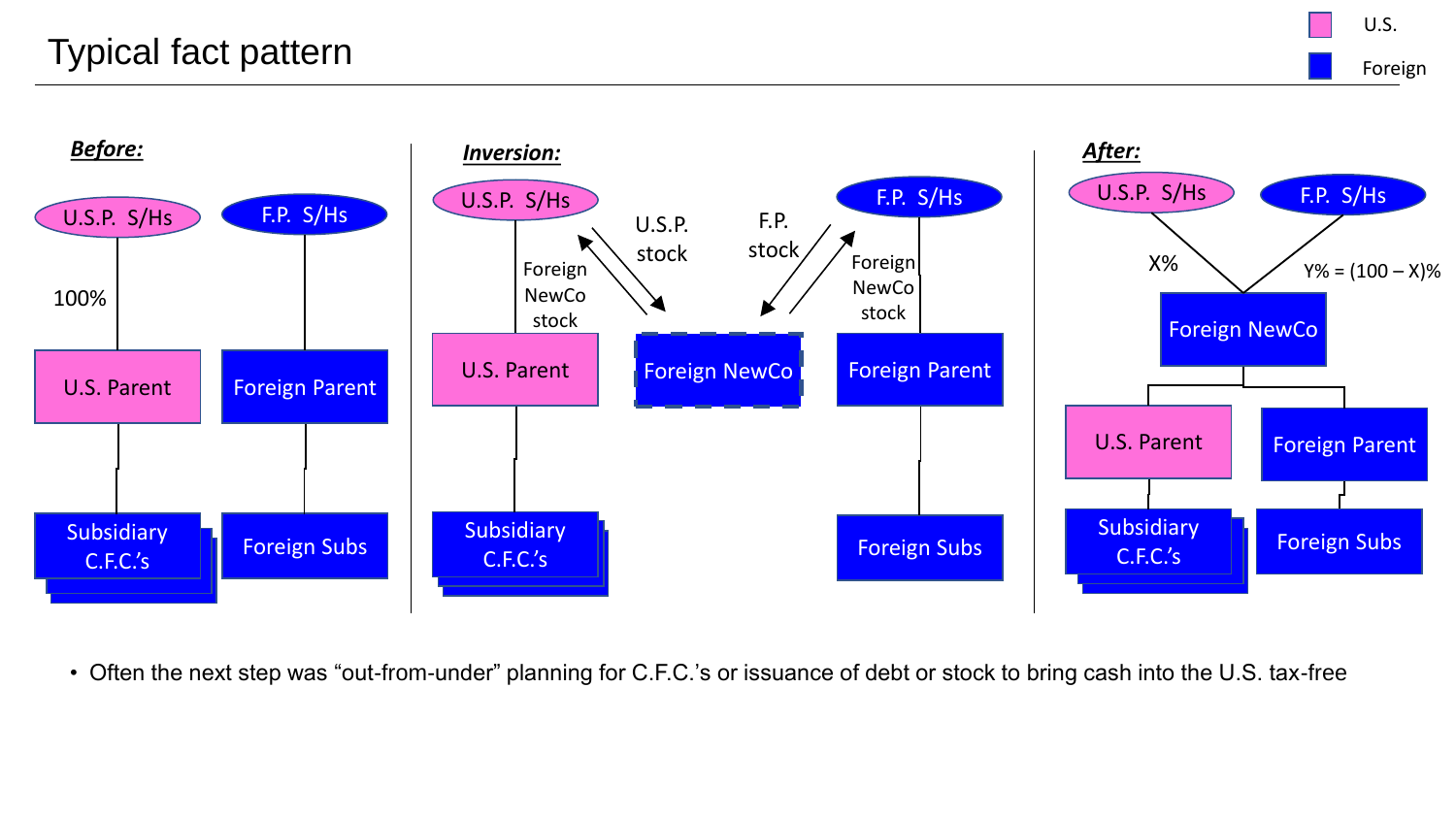- §7874 focuses on the percentage ownership of the former U.S.P. shareholders in the new Surrogate Foreign Corporation "by reason of" their former shareholding in U.S.P.
	- 80%-Ownership (i) the U.S. entity's former U.S. shareholders (or members) own directly at least 80% of Surrogate Foreign Corporation's stock "by reason of" their former holdings in U.S. entity, and (ii) the expanded affiliate group of the acquirer does not have substantial business activities in the foreign country of incorporation
		- **Consequence:** Surrogate Foreign Corporation is treated as a U.S. corporation for all U.S. Federal tax purposes for a period of 10 years
		- Overrides conflicting Treaty provisions
	- *60%-Ownership –* same test as above, but former U.S. shareholders numerical ownership in Surrogate Foreign Corporation is in the 60–79.99% range
		- **Consequence:** foreign residence of Surrogate Foreign Corporation is regarded for U.S. tax purposes, however, the U.S. corporation must pay tax on any "inversion gain" and cannot use U.S. tax attributes (N.O.L.'s and credits) to offset such tax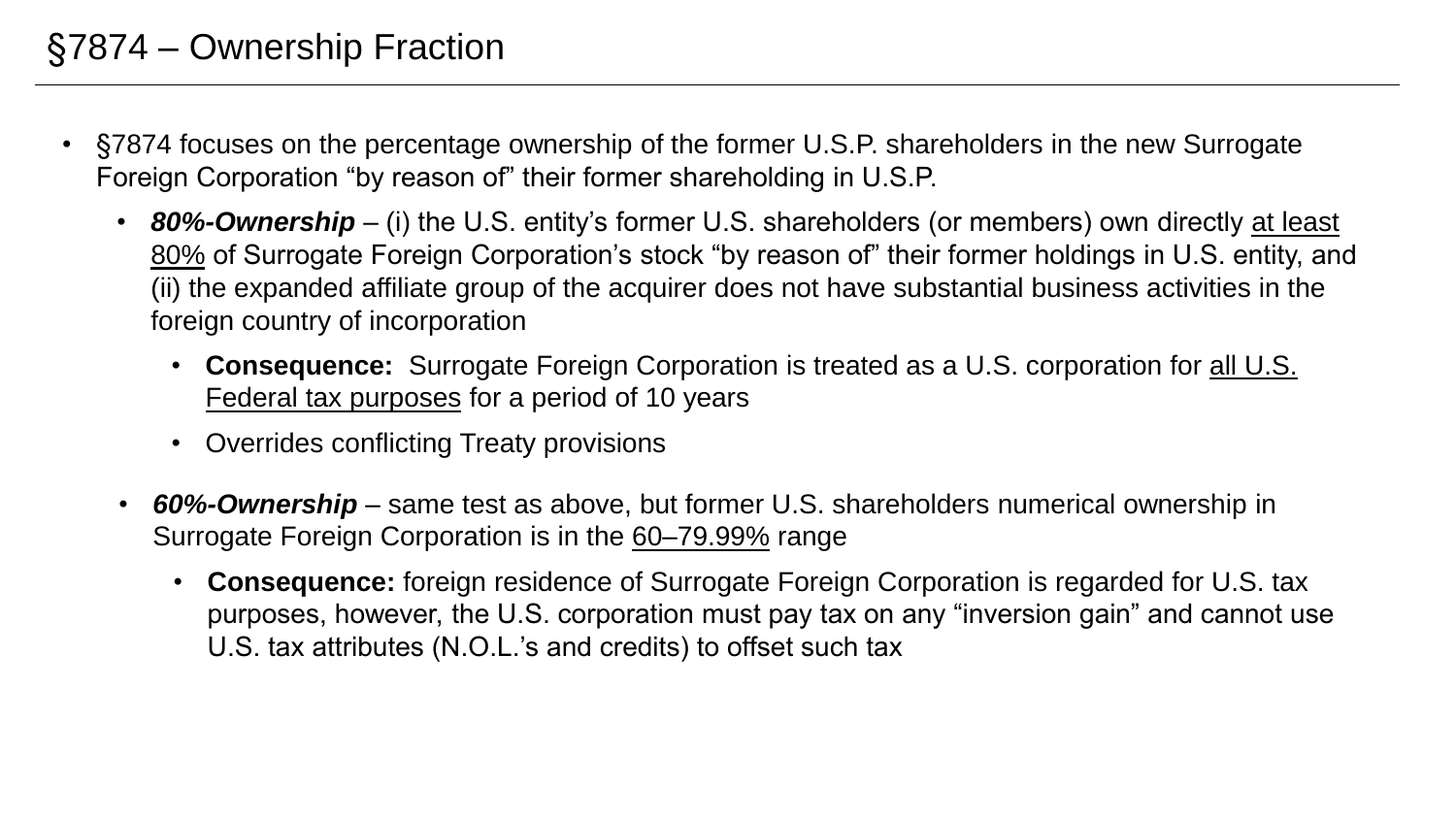- Treatment as a U.S. corporation, regardless of what bilateral tax treaties may provide
- "**Inversion gain**" income and gains from shifting assets outside of the U.S. taxing jurisdiction to the foreign acquirer or to related persons are taxed currently by the U.S. for a 10-year period, including any income or gain received or accrued by the "expatriated entity" in consequence of the inversion by reason of license of any property
- 15% excise tax imposed on specified stock compensation of certain disqualified insiders with respect to the former U.S.-incorporated entity
- **Interaction with T.C.J.A.** after tax reform the "inversion trap" makes inverting much harsher:
	- o Recapture of Transition Tax at 35% rate without foreign tax credits (as opposed to 8-15.5% rate with credits);
	- o Increased "base erosion and anti-abuse tax" (B.E.A.T.), and
	- $\circ$  Taxation of shareholders on distributions at ordinary income rates up to 37% (rather than qualified dividend rates up to 20%)
- **Result:** some companies are exploring become US domiciled again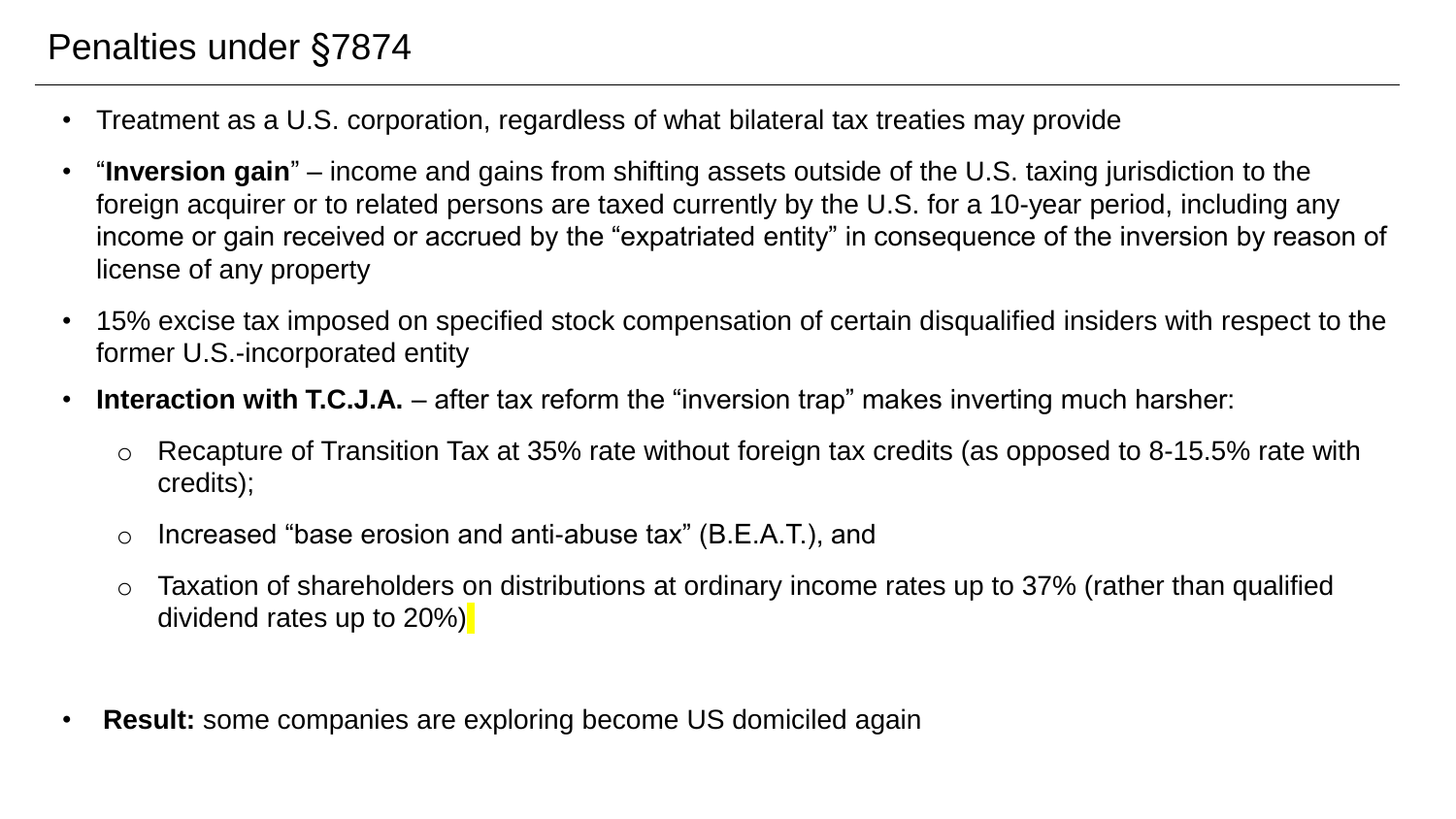## §7874 – additional considerations

- **Lower than 60% ownership**  where former shareholders own more than 50% and less than 60% of Surrogate Foreign Corporation by reason of their former stockholdings in the U.S. entity (and no stock is recharacterized or otherwise excluded from the Ownership Fraction under the Regulations), §7874 rules are inapplicable
- **I.R.S. Rules issued through 2018**  addressed in detail concepts like the "serial acquisition rule", the "multiple domestic entity" rule (rolling 36 month lookback aggregating series of separate acquisitions), rule for "skinnydown dividends" (also referred to as "non-ordinary course distributions" that companies used to tweak the ratio of values of the U.S. operations to those of the Foreign Acquiring, potentially in order stay out of the 60-80% ownership band), all of which affect computation of the "Ownership Fraction"
	- in addition, Treasury Regulations defined terms like "substantial business activities" of the expanded affiliate group ("E.A.G."), important for determining when an inversion may be excepted from §7874